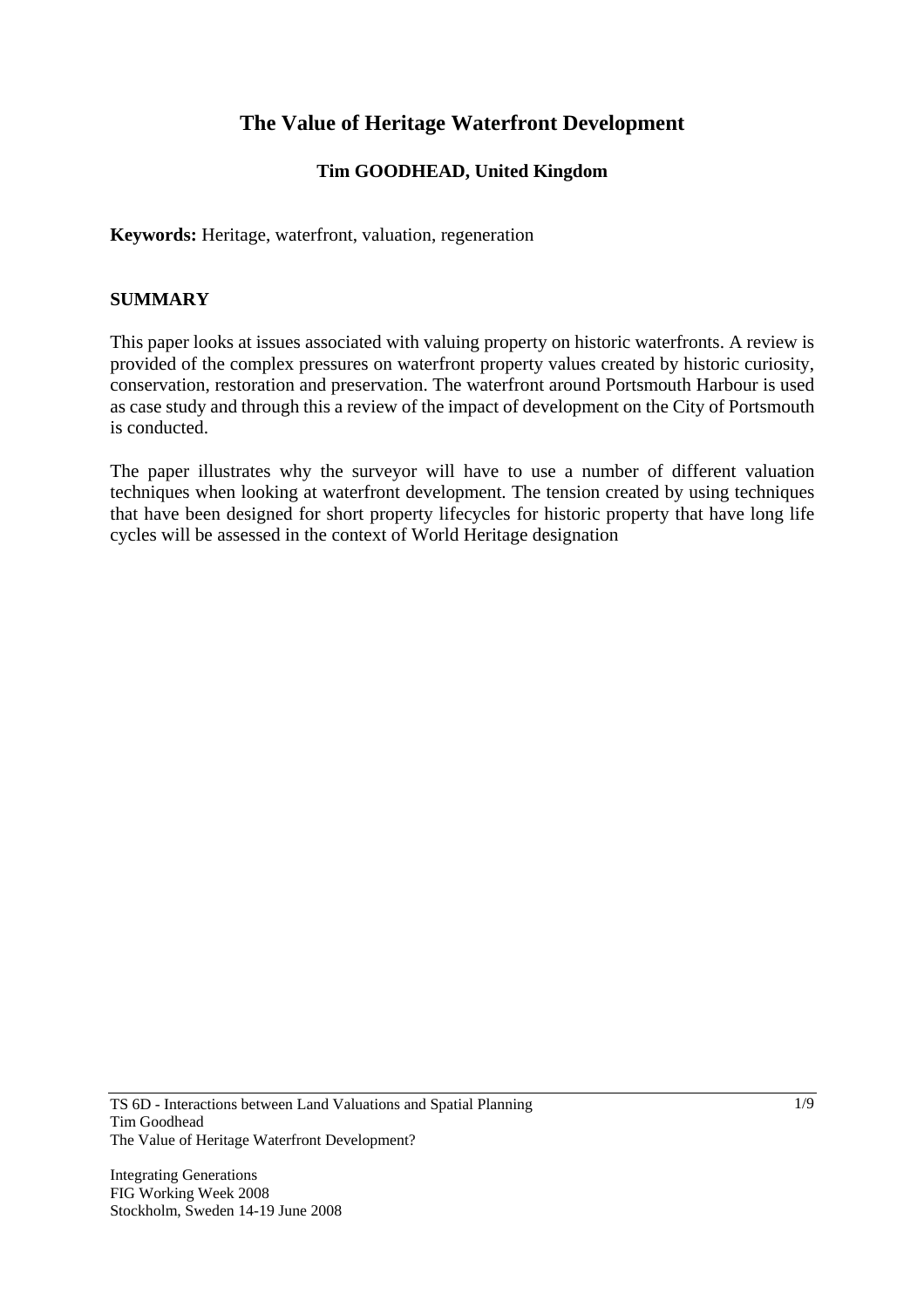# **The Value of Heritage Waterfront Development**

### **Tim GOODHEAD, United Kingdom**

#### **1 INTRODUCTION**

What is heritage? This question is almost unanswerable as some people may regard one person's heritage as worthless whilst the owner of the heritage might regard it as priceless. The valuation of heritage property can be extremely complex when set amongst cultural values, which may change over time. For example in England Victorian objects commanded low values against an emerging modernist culture in the 1960's and fixtures, fittings and buildings were destroyed. This 'modern' architecture of the 1960's now itself has been subject to changing values and ironically Victorian property is now highly regarded by many people. Industrial and military heritage such as: ships, piers; cranes; docks and other historic remnants from the past may become national icons such as the historic ships HMS Warrior and HMS Victory. Complex issues of valuation can occur when one of these iconic objects is damaged such as the tea clipper Cutty Sark which has recently been severely damaged by fire in London. A key question now is should the vessel be restored, as it is seen by many 'as a key relic' from British maritime history, or should society move on? It would appear that the money will be found for restoration but this decision appears to based on emotion rather than any clear valuation technique for heritage property.

#### **2 BACKGROUND**

The subject area of heritage valuation has received quite a lot of attention in recent years and was the subject of a European symposium looking at the value of heritage, Congress of Local and Regional Authorities (2006). In England proposed legislation to protect assets is in an advanced state with the production of the Heritage Protection Bill, Department for Culture Media and Sport (2008). There are also proposals to review selection for listed buildings, Department for Communities and Local Government (2007). The Department of Media Culture and Sport (2008) makes it clear in its Equality Impact Assessment that the benefits and reforms introduced by the new legislation may not be able to be evaluated in monetary terms and that we should be thinking in terms of public value. It is clear that much good practice regarding heritage management already exists in England and this is reviewed in a toolkit of good practice by Drivers Jonas (2006). The English system of promoting heritage is a little unusual in that it dominated by two institutions English Heritage which is run by the government and the National Trust which is owned by its members (but is given substantial Tax avoidance mechanisms by government). English Heritage has been particularly active in recent years in evaluating the impact of heritage property, their publication Heritage Counts (2007) gives a good overview of their thinking other examples have been included in the references.

Apart from the practitioners and government institutions a literature review reveals three groups of people writing on this subject area: planners, economists and social scientists. From a planning point of view developing heritage sites provides many opportunities but also many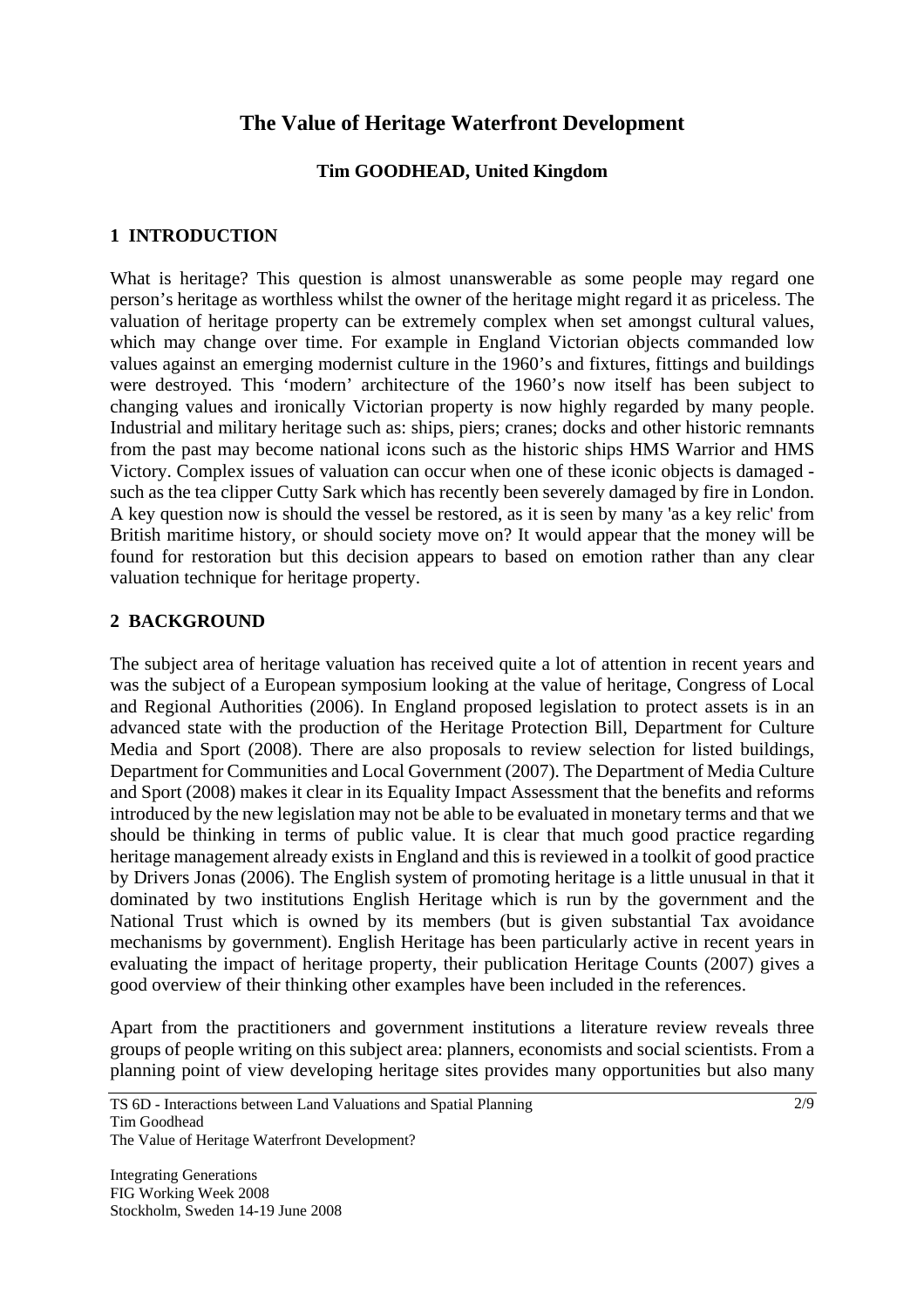constraints as can be seen in the work of Baker (2006), Carnell (2007) and Mynors (2006). The cultural fabric of cities can change quite rapidly and an understanding of cultural issues can be used to tie peoples values together as well as stimulate tourism. This can be seen in Portsmouth with the large number of museums trusts, ships and historic buildings. The valuation issues of heritage are complex and a number of people have been writing on this subject such as Parsons (2007). There is a difficulty in that methodologies that have been developed in the western world may be difficult to apply to developing nations particularly in the southern hemisphere where some sites of potential worlds heritage status may never be able to be protected due to scarce resources. There are a much broader group of academics looking at heritage and values which might be described under the broad heading of social scientists - they are looking at the impact of culture, how it might support regeneration and how it might influence the future. The Oxford Castle project and its conversion of a former prison into a thriving inner city development within the constraints of development within a major historic city is an example of lateral thinking, Rodwell (2007) provides a good guide to these issues looking at conservation and sustainability in historic cities.

The RICS are aware of the importance of heritage valuations. A team consisting of the RICS, HM Treasury and Kingston University are currently working on a consultation project looking at the valuation of heritage their recent consultation document is perhaps the start of major developments in this area, Kingston University (2007). These complex valuations have a bearing on the other professions perhaps most notably accountancy and accounting procedure. (Some further background reading is provided in the references).

### **3 HERITAGE PROPERTY MARKETS**

The property market has a number of market mechanisms for assigning value to heritage property, although the property markets are regarded by economists as highly inefficient, Harvey, J & Jowsey, E. (2004). This inefficiency is caused by the complexity of ownership rights, legal interests such as freeholds and leaseholds and the difficulty in conveying market information, which is further distorted by competing influences of occupiers and investors. For this reason there is frequent government intervention in the management of heritage property either through government agencies, development control or tax driven management strategies. The markets for heritage property are highly complex and the intervention of third parties for cultural reasons can create severe distortions of the functions of the real property market. Expectation of future yields can be distorted by: taxation, income and tastes and institutional factors. The restriction of supply might at first sight bid the price of heritage property up but responsibilities to maintenance of the property can in some circumstances create a negative equity situation particularly if this is underpinned by a statutory obligation. For example Stonehenge a World Heritage site, with limited opportunities to develop income flows, might be regarded as 'priceless' in every day speak but as a property investment would potentially have a 'negative' value due to high levels of management cost. Some of the basic concepts of pricing of land and resources and the relationship between price and supply have to be disregarded when appraising the value of heritage property.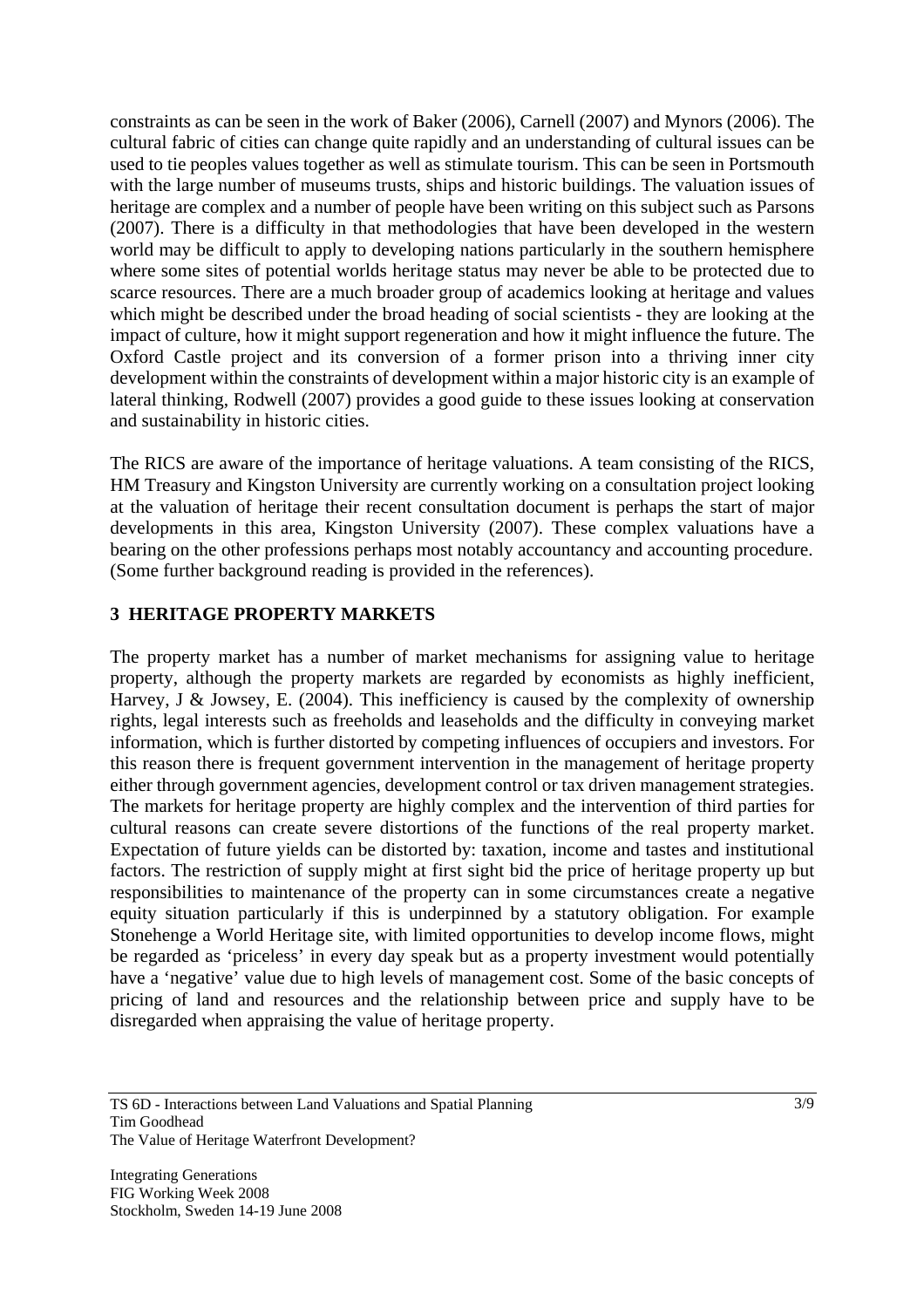The basic concepts of yield analysis can still be applied to heritage property, the relationship between purchase price and rental values, the condition of the property, management costs and government policy still have an influence on value, however, changing society values and tastes are much harder to evaluate. The soaring demand for the conversion of industrial warehousing into flats, situated in docklands that had fallen into decline, is perhaps a good example of rapidly changing tastes.

## **4 PORTSMOUTH**

These changing tastes can be managed as can be seen in recent developments in Portsmouth. As part of a major regeneration plan for Portsmouth Harbour a group of Stakeholders: Portsmouth City Council; Gosport Borough Council; Trusts; Portsmouth and South East Hampshire Partnership; Millennium Commission and the Heritage Lottery Funding, put together an integrated property development plan for Portsmouth Harbour. This bid was match funded by private investment and was supported by many investors that did not appear in the bid documentation in a formal sense: such as: private persons; insurance and pension companies and general property investment companies.

Profit is broadly the reward for risk and the regeneration plan saw a large number of people either buying property for private use or investment. Investment decisions were possibly being based on case studies rather valuation techniques. The developers were using designs that had been tried out in other parts of the world (Cape Town) and the customers were looking at successes in other parts of the UK. There was a risk as was seen in the residential property crash of the early 1990's of rising interest rates causing a residential property crisis and credit shortfall but at the time of development this seemed unlikely.

The cultural heritage of Portsmouth is predominantly based on maritime heritage and innovation. The area is rich in history with evidence of ancient hill forts before conquest by the Romans who set up a major castle at Portchester. In medieval times the port was significant in the Crusading period and in many disputes with France. At one period through the Norman conquest France and England were one country. Following a break up there then followed hundreds of years of tension between France and Spain, which resulted in the development of a significant dockyard in medieval times. The most well known being the fortifications by Henry VIII at Southsea Castle. The expansion of British maritime power and the creation of European Empires led to the development of an  $18<sup>th</sup>$  Century Dockyard and the eventual battles with Napoleons Forces. Through the Victorian era that followed major  $19<sup>th</sup>$  Century fortifications were put in place in a 'cold war' with France around 1860. There was more growth in the 20th century but following the Second World War Portsmouth saw a 1950's decline in the dockyard due to the contraction of the British Empire. By the 1980s there was much redundant defence property partly accelerated by the end of the Cold War between the West and the USSR.

The redundant property led to the need for regeneration and in April 1995 the Renaissance of Portsmouth Harbour application was made in order to apply for a Lottery Fund bid to the Millennium Commission. This bid was to be one of twelve projects to mark the millennium. It had five elements: waterfront promenades, a harbour tower, expansion and improvement of the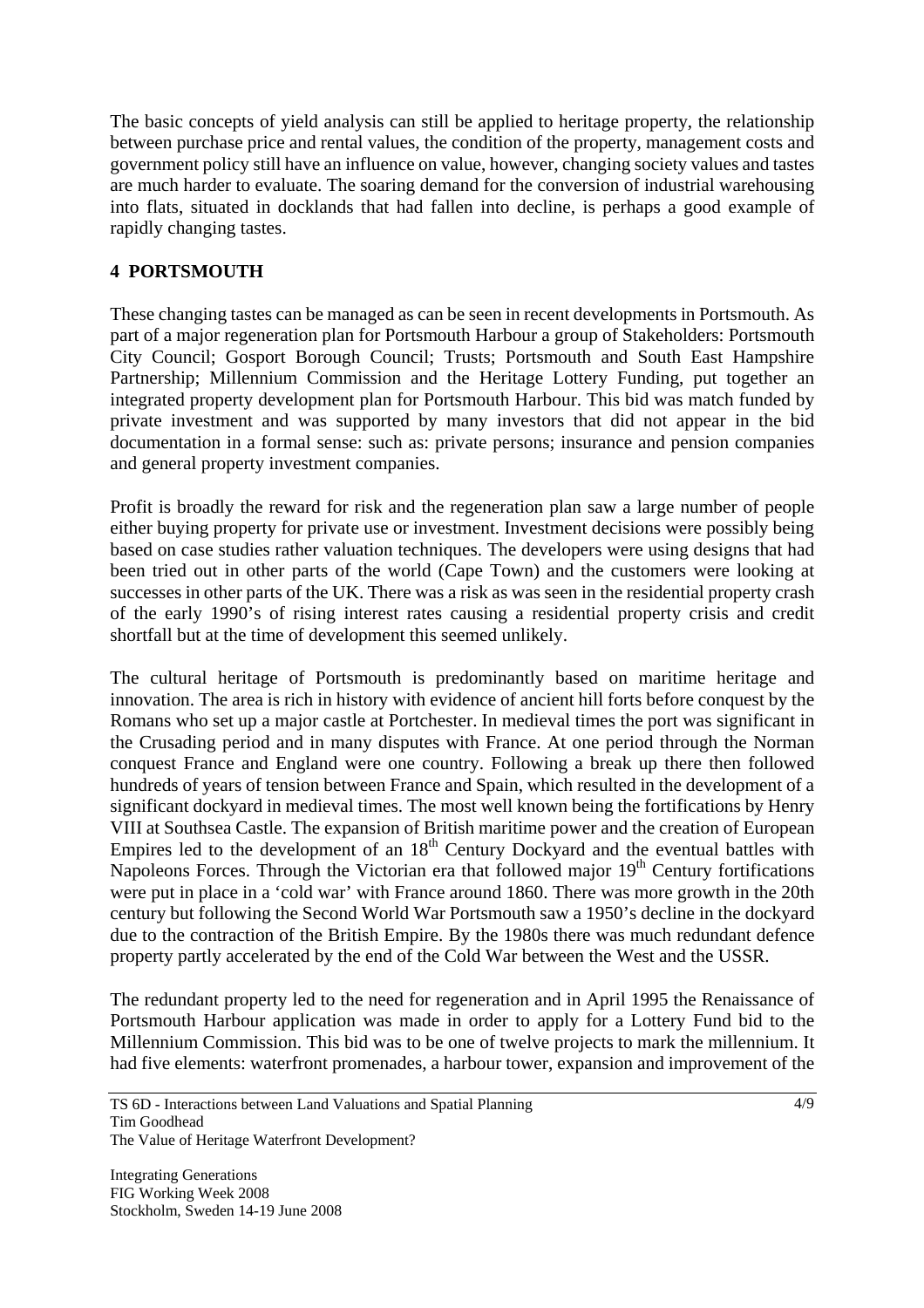Historic Dockyard, development of the Heritage Area in Gosport and a waterbus network across the harbour.

The aims of project were to: create world-class waterfront; improve access and regenerate buildings; attract more annual visitors and create employment. This disposal of defence sites must not be seen to be a Portsmouth opportunity but a European wide opportunity created by the end of the cold war. As many heritage sites were being developed during this period Portsmouth decided that it needed a unique selling point in the form of a tower. This tower was hugely problematic. Initial contractual problems with the developers led to the City Council having to develop it themselves using appropriate contractors. Further construction issues arose and the final cost of the Tower is thought to be £35million. On opening the scenic lift was inoperable and the financial future of this structure looked bleak. However, visitor numbers have exceeded all expectations and both the tower and the Gun Wharf development have in the view of many been proved a great success. It came at a price as much of the heritage infrastructure of the site was destroyed

### **5 VALUATION**

To appraise potential values in the case of integrated heritage and new development, the valuer has a number of techniques that can be employed. In the private sector evaluation techniques such as: comparative costs, cut off periods, yields, payback periods, rates of return and discounted cash flow might be used (Scarrett, D. and Smith, M. 2007). Public sector evaluation might include: political decision-making; cost benefit analysis, multiplier analysis and environmental impact analysis. Underpinning the use of these techniques will be a desire to evaluate, business risk and financial risk. The difficulty in appraising mixed development sites is that the protected heritage property will have a longer life cycle than the modern development, which may set a tension in future years. The heritage property adds value but who should pay for the maintenance: the occupier, or the people in surrounding property or the state?

The use of multiplier analysis at first sight might provide a vehicle for apportioning gain and in turn perhaps a vehicle for apportioning maintenance cost. However multiplier analysis (of which there are many sub types) is a very costly technique to employ and the reality is that often multipliers are borrowed from other studies and their use might be regarded as subjective.

The valuation issues surrounding heritage property are immensely complicated the five basic methods of: comparison, investment appraisal, residual evaluation, profit evaluation and contract costing all present complex valuation difficulties when being used against heritage property that may have sustainability of design issues and endless property lifecycles all within imperfect property markets

The issue is coming to a head in Portsmouth with the emergence a powerful lobby group that would like to apply for World Heritage Status for Portsmouth and the surrounding area. There are obvious benefits for tourism and property values. Portsmouth is rich in heritage with many examples of listed heritage property constructed over a very long period of time. The first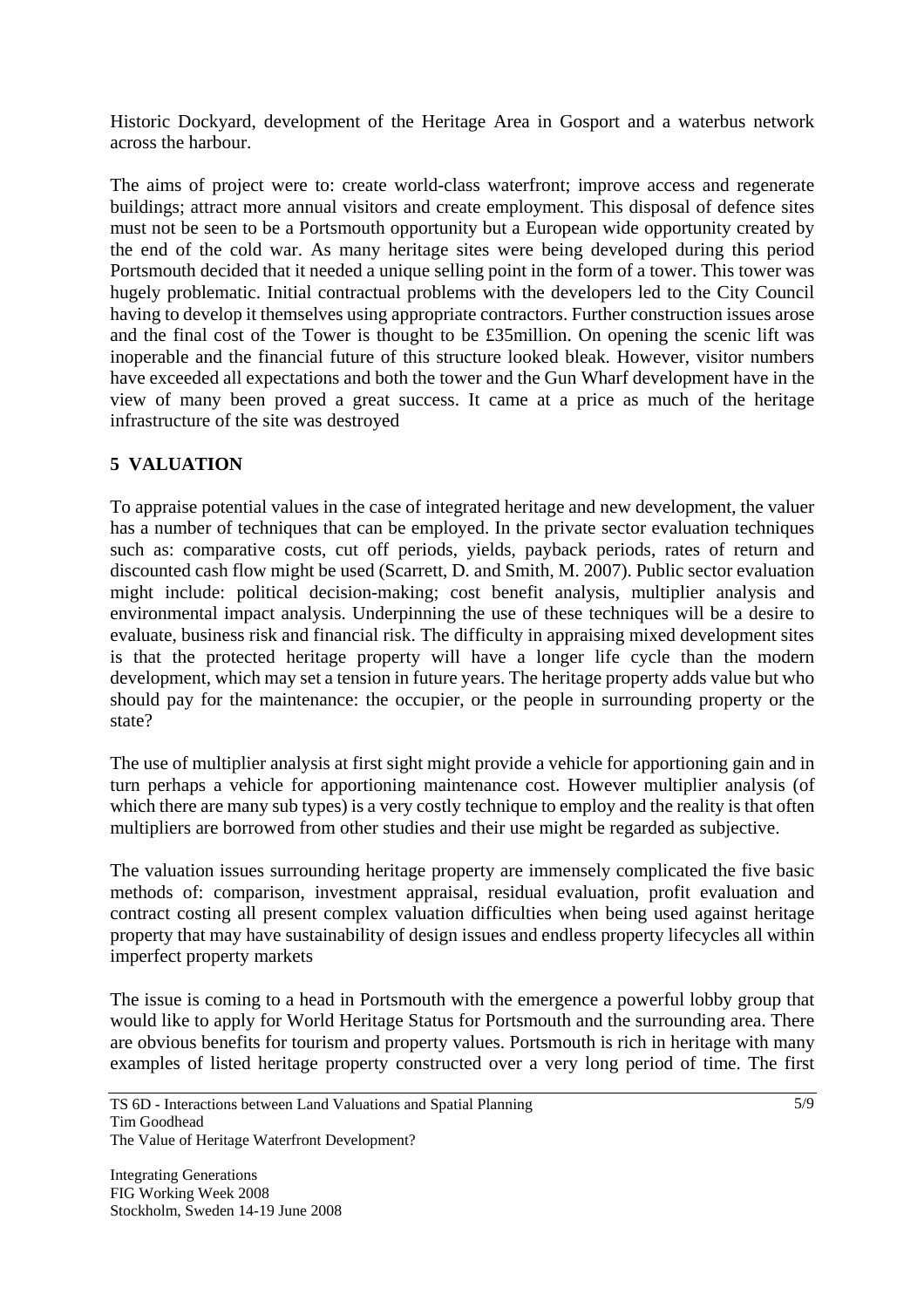difficulty is defining the world heritage zone there will be winners and losers in terms of value wherever the zone is determined. The second and perhaps most important issue is that once the zones have been drawn what will be the long term implications for the owners of heritage property in terms of maintenance and can a sympathetic re-use be found for them? The most popular form of re-use is residential but how much residential development can the market or the economy bear? The third issue is one of opportunity cost. Portsmouth has historically been a city of innovation. Isambard Kingdom Brunel was born in Portsmouth when his father was an engineer in the dockyard. Portsmouth has moved with technological change over the years stimulating its economy. Would the creation of a World Heritage Site stifle innovation to the detriment of the economy. Economic multiplier analysis does not seem sophisticated to evaluate this question nor modern valuation techniques.

### **6 CONCLUSION**

The development of heritage property raises many valuation issues in Portsmouth particularly on its waterfront. The creation of a World Heritage site potentially raises many more. Current valuation techniques tend to be site specific and to be based around short property life cycles. The development of integrated heritage plans will mean that surveyors and planners will have to develop new techniques to consider values that are changed by being in close proximity to heritage property. They will also need to consider who should pay for the long-term maintenance of the heritage property. FIG could play a major part in the development of these techniques particularly as awareness of the importance of heritage becomes more global. To evaluate the implications of this globalisation it is important that surveyors understand the complexity of heritage valuations. Sometimes the significance of heritage property can evolve very quickly. The Tower in Portsmouth, constructed only in the last ten years, is as now as much a part of the waterfront heritage in Portsmouth as HMS Victory. More research is required in this area.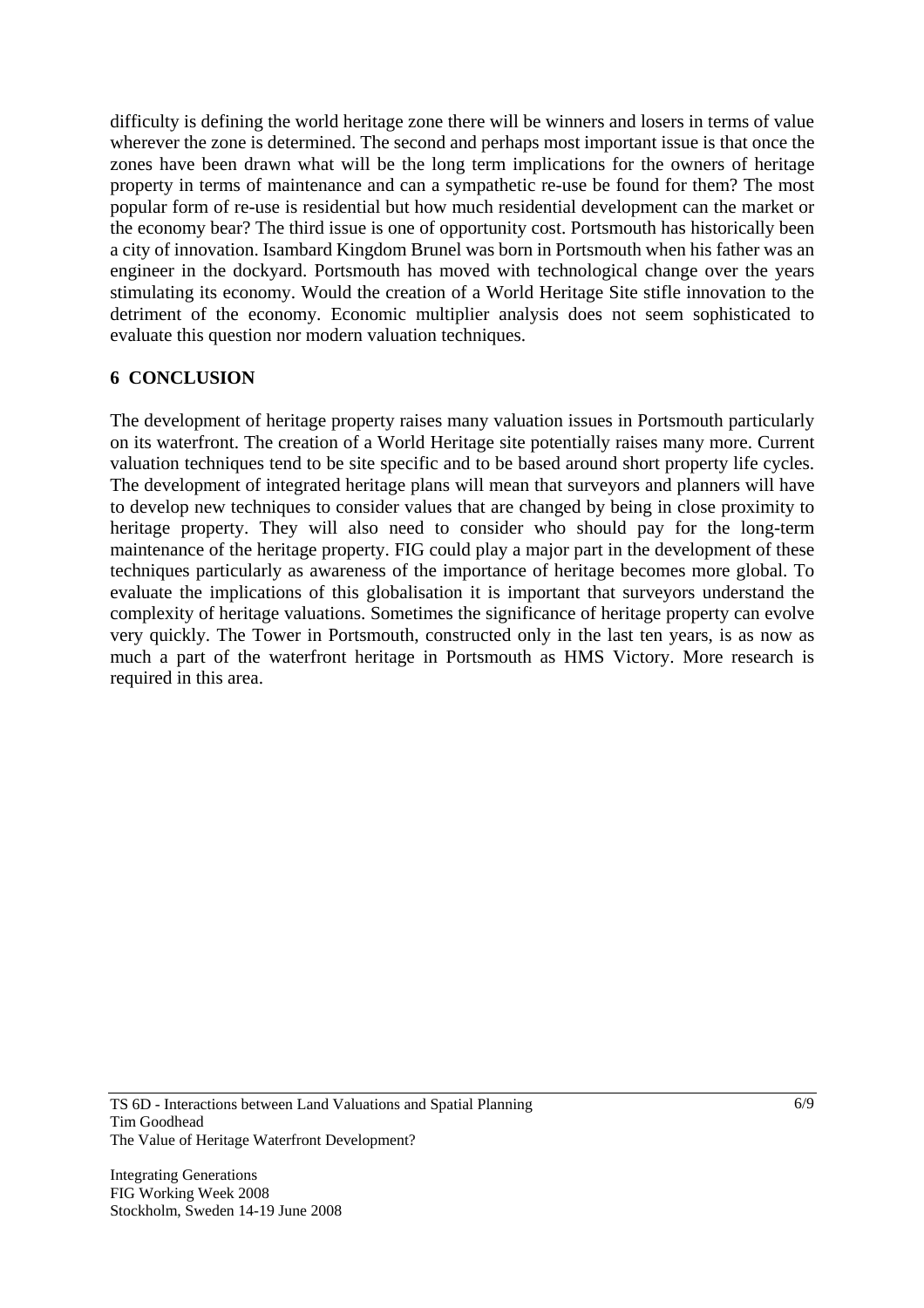#### **REFERENCES**

Baker, L. (2006, December 8). Listings create local shield *Planning,* 17.

- British Property Federation, & Davis Langdon Crosher and James. (2007). *Funding regeneration: a guide to public sector grants*. Retrieved April 8, 2008, from http://www.bpf.org.uk/newsroom/pressreleases/document/23112/guide-to-maximising-r egeneration-funding
- Carnell, P. (2007, August 3). Giving the past a future *Planning,* 10.
- Congress of Local and Regional Authorities. (2006). *Heritage for the future: realising the economic and social potential of a key asset*. Brussels: Council of Europe.
- Culture Media and Sport Select Committee. (2006). *Protecting and preserving our heritage (*HC 912 I-III of session 2005-06). London: HMSO.
- Department for Communities and Local Government. (2007). *Revisions to principles of selection for listed buildings (Department for Communities and Local Government Circular 01/2007)*. London: HMSO.
- Department for Culture Media and Sport. (2007). *Heritage protection for the 21st century (Cm 7057)*. London: HMSO.
- Department for Culture Media and Sport. (2008). *Draft heritage protection bill*. Retrieved April 8, 2008, from http://www.culture.gov.uk/Reference\_library/Publications/archive\_2008/pub\_drafthpb. htm
- Department for Culture Media and Sport. (2008). *Equality Impact Assessment for the draft Heritage Protection Bill and White Paper*. Retrieved April 8, 2008, from http://www.culture.gov.uk/Reference\_library/Publications/archive\_2008/eia-heritage-pr otection-bill.htm
- Drivers Jonas. (2006). *Heritage works: the use of historic buildings in regeneration a toolkit of good practice*. Retrieved April 4, 2008, from http://www.english-heritage.org.uk/upload/pdf/Heritage\_Works.pdf
- English Heritage. (2002). *Heritage dividend 2002 measuring the results of heritage regeneration 1999-2002*. Swindon: English Heritage.
- English Heritage. (2005). *The Heritage divided methodology: measuring the impact of heritage projects. Valuing the historic environment 2.* . London: English Heritage.
- English Heritage. (2006). *Share interest: celebrating investment in the historic environment*. Retrieved April 8, 2008, from http://www.english-heritage.org.uk/server/show/ConWebDoc.6235
- English Heritage. (2007). *Heritage counts 2007: England*. Retrieved April 8, 2008, from http://www.english-heritage.org.uk/hc/upload/pdf/HCNational2007.pdf
- English Heritage. (2007). *Valuing our heritage: the case for future investment in the historic environment*. Retrieved April 8, 2008, from http://www.english-heritage.org.uk/upload/pdf/Valuing\_Our\_Heritage.pdf
- Harvey J and Jowsey E (2004) *Urban Land Economics*. 6<sup>th</sup> Edition, Basigstoke, Halgrave McMillan.
- Heritage Link. (2005). *The heritage dynamo: how the voluntary sector drives regeneration*. Retrieved April 8, 2008, from http://www.heritagelink.org.uk/docs/heritage\_dynamo.pdf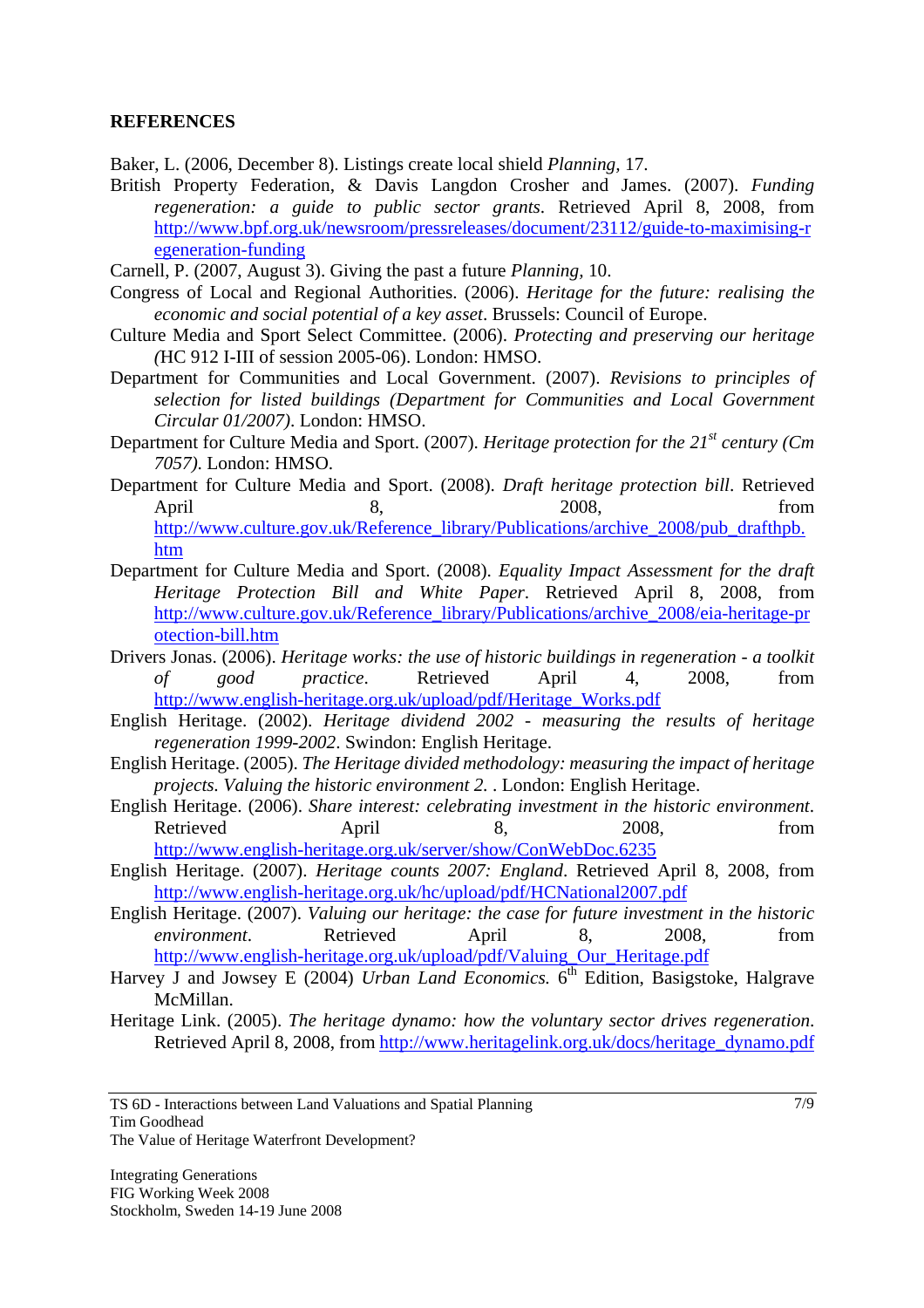- Investment Property Databank. (2006). *The investment performance of listed offices* Retrieved April 9, 2008, from http://www.rics.org/NR/rdonlyres/271D2BA8-C4D1-4C58-A8D0-49DA8B2BC195/0/T hePerformanceofListedOffices2005version3.pdf
- Kate, C., & Gareth, M. (2008). The cultural value of heritage: evidence from the Heritage Lottery Fund. *Cultural Trends, 17*(1), 23-56.
- Kingston University. (2007). *Valuing our heritage : a discussion document.* Retrieved April 9, 2008, from

http://www.rics.org/NR/rdonlyres/78EEF074-CE62-452B-AAAD-DFBDBBB1377E/0/ valuingourheritage.pdf

- Mason, R. (2005). *Economics and historic preservation: a guide and review of the literature*. Retrieved April 8, 2008, from http://www.brookings.edu/metro/pubs/20050926\_preservation.pdf
- Mynors, C. (2006). Working with the heritage: the new rules. *Journal of Planning and Environment Law, 34*, 22-47.
- Parsons, K. (2007). Valuing our heritage. *Context,* (101), 17-18.
- Pendlebury, J., Townshend, T., & Gilroy, R. (2004). Theconservation of English cultural built heritage: a force for social inclusion? *International Journal of Heritage Studies, 10*(1),  $11-31$
- Pickard, R. (2007). *A review of fiscal measures to benefit heritage conservation* Retrieved April 9, 2008, from

http://www.rics.org/NR/rdonlyres/2F544CB1-BB2A-4AF1-B8D3-CB283CA2581B/0/3 9309FiscalFiBRE2.pdf

- Rodwell, D. (2007). *Conservation and sustainability in historic cities*. Oxford: Blackwell.
- Ruijgrok, E. C. M. (2006). The three economic values of cultural heritage: a case study in the Netherlands. *Journal of Cultural Heritage 7*(3), 206-213.
- Scarrett, D and Smith, M. (2007) *Property Valuation The Five Methods*. 2ndEd, London, Routledge.
- Sharland, J. (2005). Listed buildings and the historic environment: a critique of the government's review of heritage policy. *Journal of Panning & Environment Law,*  (December), 1552-1558.
- Thomas, R. M. (2006). Heritage protection criteria: an analysis. *Journal of Panning & Environment Law* (July), 956-963.
- Tuan, T. H., & Navrud, S. (2007). Valuing cultural heritage in developing countries: comparing and pooling contingent valuation and choice modelling estimates. *Environmental and Resource Economics, 38*(1), 51-69.
- Turnpenny, M. (2004). Cultural heritage, an Ill-defined concept? A call for joined-up policy. *International Journal of Heritage Studies, 10*(3), 295–307.
- Way, E. (2006). Capturing the public value of heritage. *Green Places ,* (23), 38-39.
- Wilner, T., & Parkinson, M. (2008, February 1). Historic changes *Regeneration and Renewal,* 20-21.
- Worthing, D., & Bond, S. (2008). *Managing built heritage: the role of cultural significance*. Oxford: Blackwell Publishers